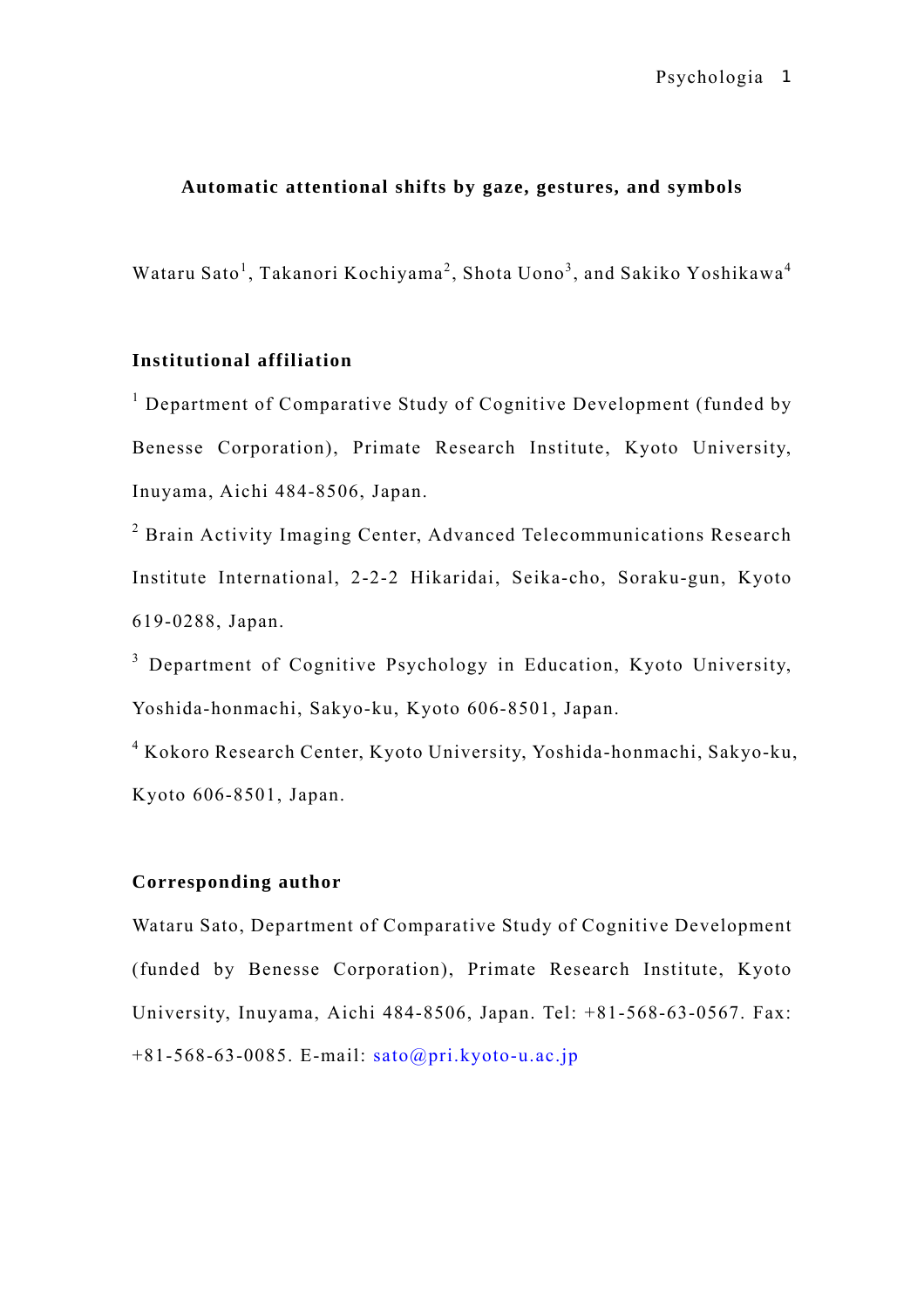### **Abstract**

Previous studies suggest that attention shift can be automatically triggered commonly by gaze and hand gestures of other individuals and symbols, but this idea remains controversial. We investigated this issue with two experiments using a cuing paradigm. The non-predictive cue was centrally presented before target presentation in the periphery. The cues were photographic stimuli indicating averted or neutral directions, which were expressed by eyes, a hand, or an arrow. Valid cues consistently shortened the reaction time needed to localize the targets compared with invalid or neutral cues for all three types of stimuli. These results suggest a common psychological mechanism for automatic attentional shift triggered by gaze, gestures, and symbols.

# **Keywords**

Arrows; Attentional shift; Gaze; Hand gestures.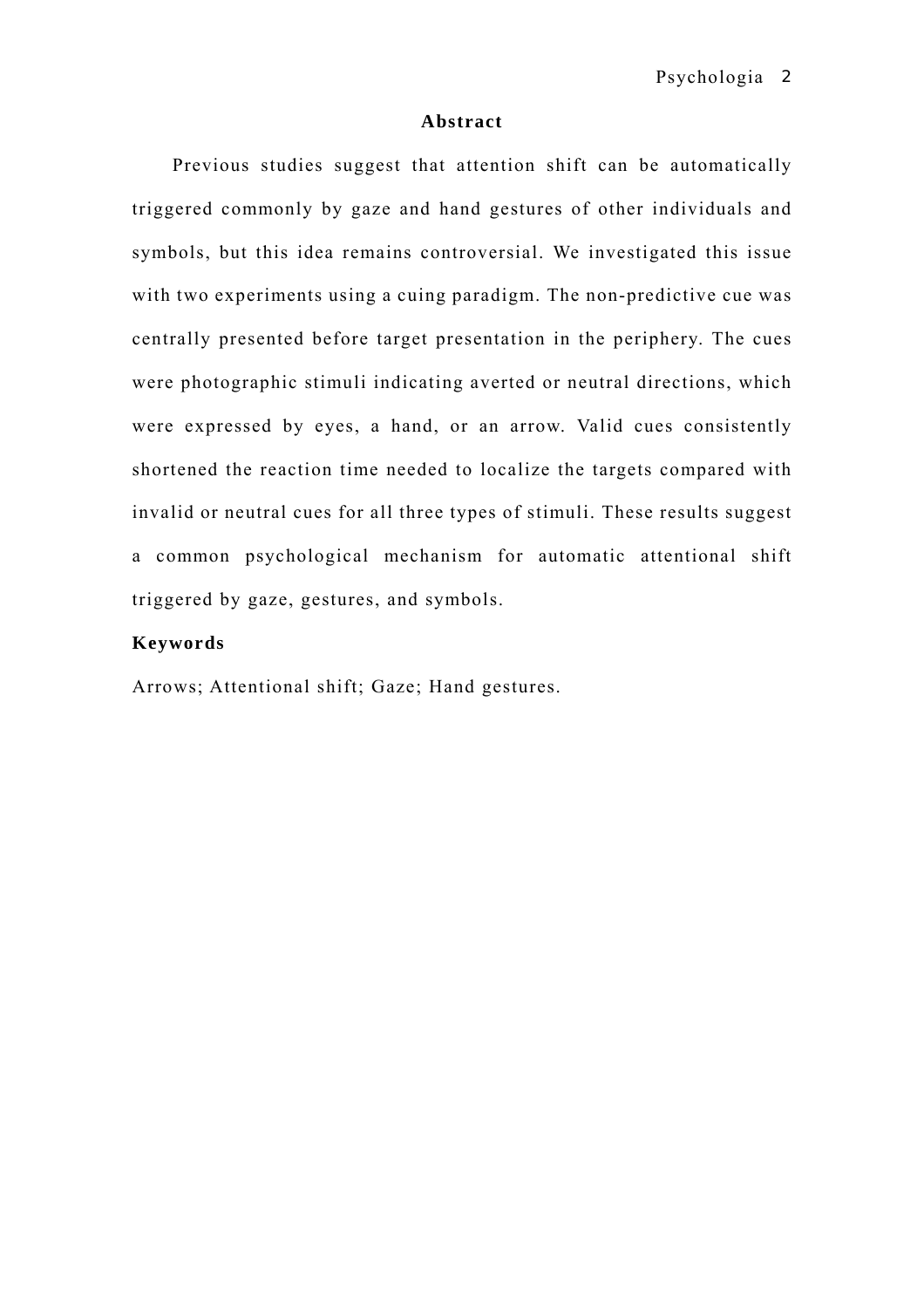#### **Introduction**

Sharing attention with others is an indispensable psychological ability for humans. It allows individuals to share critical information on the environment and to respond appropriately in social coordination. Experimental studies demonstrate that human infants (Csibra, 2003) and monkeys (Emery, Lorincz, Perrett, & Oram, 1997) can follow the gaze of other individuals, suggesting an evolutionary basis for this mechanism.

Previous studies have revealed that another individual's eye direction automatically triggers covert shifts of attention (for a review, see Frischen, Bayliss, & Tipper, 2007). For example, Friesen and Kingstone (1998) presented a central gaze cue that was expressed by the eye direction of a schematic face. The participants' reaction time (RT) to detect, localize, or identify a target was shorter when the target was preceded by a valid gaze cue than when it was preceded by an invalid or neutral one. An attentional shift occurs even when the cue is unpredictive of the target location. Some studies have also revealed that an attentional shift occurs when the cue is counterpredictive of the target location (Driver, Davis, Ricciardelli, Kidd, Maxwell, & Baron-Cohen, 1999; Friesen, Ristic, & Kingstone, 2004). A recent study further indicated that the attentional shift by gaze occurs without conscious awareness of the gaze (Sato, Okada, & Toichi, 2007). These data suggest that the gaze-triggered attentional shift is automatic.

Some previous studies reported that other centrally presented cues, such as arrows, trigger attentional shifts only when the participants intentionally follow the direction of the cues (e.g., Posner, 1980). Based on such data, the attentional shift triggered by gaze cues has been proposed to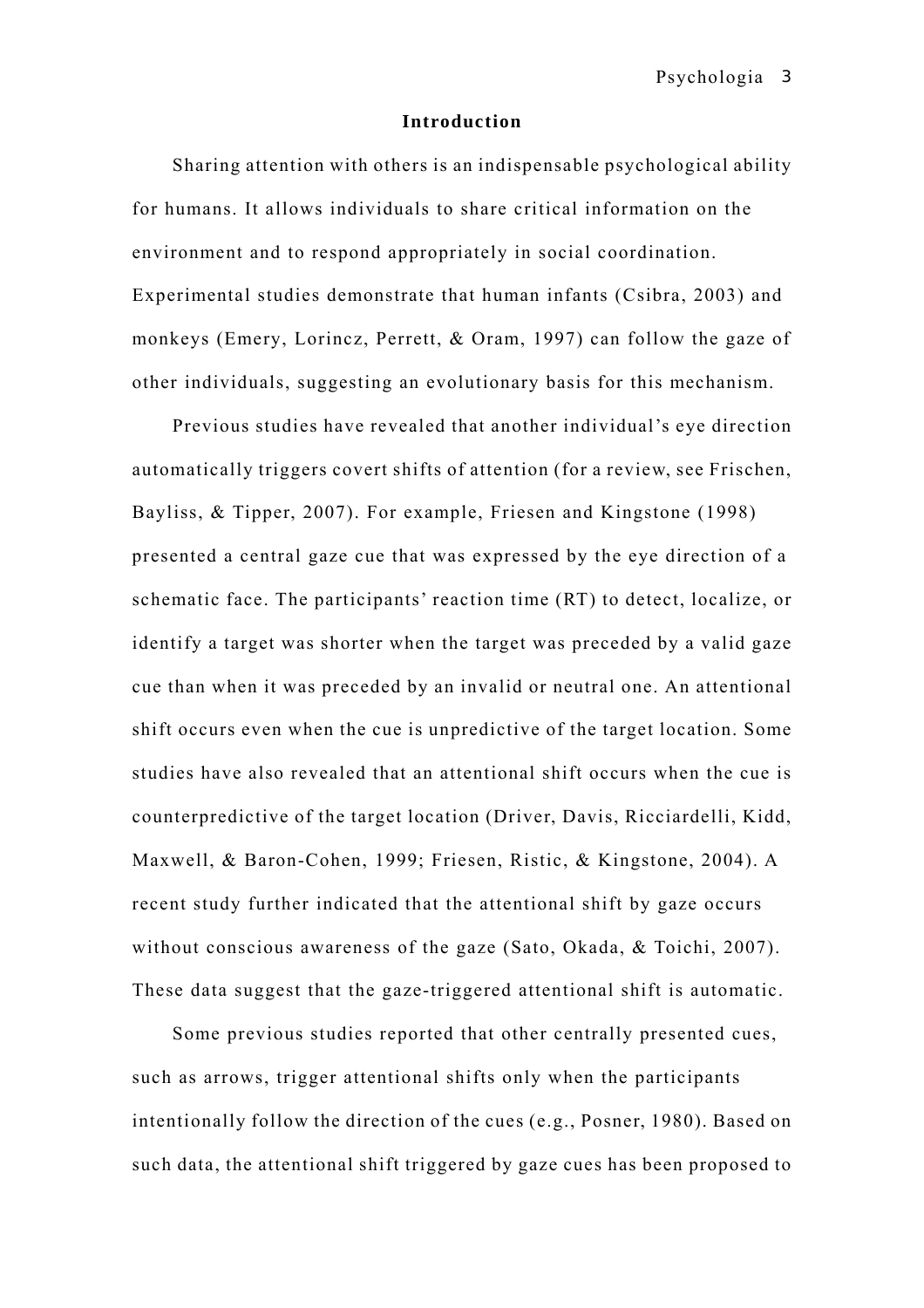be special (e.g., Friesen & Kingstone, 1998).

However, recent studies reported that an automatic attentional shift could be triggered by centrally presented arrows (Hommel, Pratt, Colzato, & Godijn, 2001; Ristic, Friesen, & Kingstone, 2002; Tipples, 2002). These data raise a question regarding the special status of eyes as attention-triggering stimuli. However, this issue remains controversial (cf. Frischen et al., 2007). For example, Friesen, Ristic, and Kingstone (2004) reported negative results regarding automatic attentional shifts in response to arrows. Friesen et al. supeculated that different experimental conditions may produce different results. Further evidence would be required about whetehr the attentional shift could be automatically triggered by arrows. Specifically it would be useful to compare the patterns of effects of eyes and arrows.

In addition to these cues, other lines of research suggest that hand-pointing gestures may automatically trigger attentional shift. A developmental study revealed that infants showed joint attention behaviours, not only for the eyes, but also for the hand-pointing gestures (Csibra, 2003). An experimental study in adults showed that hand-pointing gestures were processed automatically (Langton & Bruce, 2000). The researchers used the interference effect of stimulus presentation on the processing of spoken directional words. They reported an automatic interference effect induced by the hand-pointing presentation. These data suggest that hand pointing may trigger attentional shift in the same automatic manner as the eyes apparently do, although to date no studies tested this issue.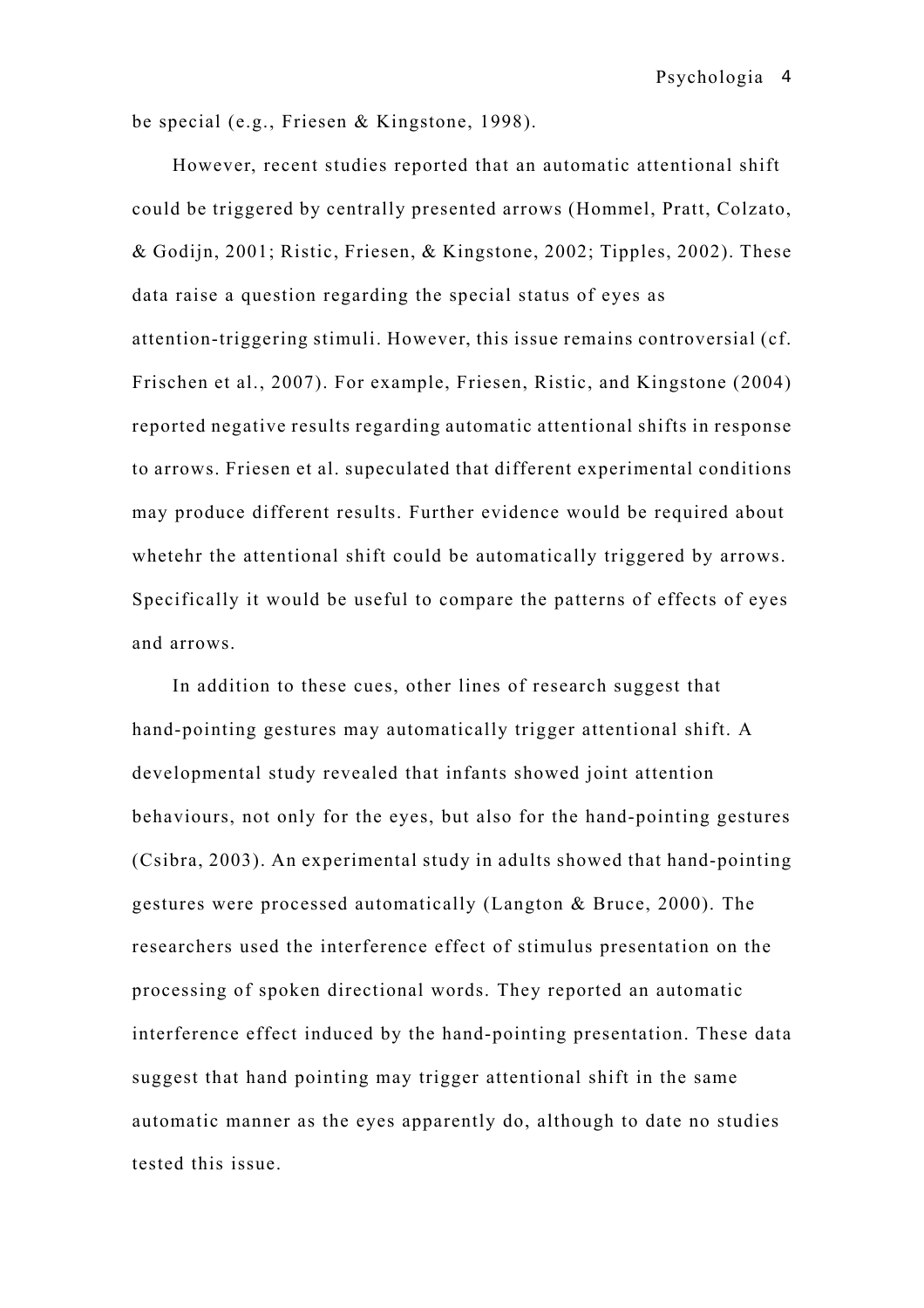Psychologia 5

Here, to test the special status of eyes as automatic attention-triggering stimuli, we investigated whether and how the automatic attentional shift could be triggered by eyes, hand gestures, and arrows. We conducted experiments using a cuing paradigm. A non-predictive cue of eyes, a hand, or an arrow was presented centrally before a target was presented peripherally. Photographic stimuli were used, as in previous studies (e.g., Driver et al., 1999). Only the arrow cue was a pictorial stimulus (Fig. 1). The participants were asked to localize the target as quickly as possible. By preparing multiple stimulus onset asynchrony (SOA) conditions, we analysed the time course of attentional shift triggered by these stimuli. Based on evidence suggesting that the automatic attentional shift could be triggered by all of these stimuli, we hypothesized that eyes, hands, and arrows trigger attentional shift in a similar manner.

### **Experiment 1**

In Experiment 1, we contrasted the cue-target relations of valid (i.e., the gaze direction was towards the target; left-left or right-right) versus invalid (i.e., the gaze direction was away from the target; left-right or right-left) conditions. We predicted that valid cues would shorten the RT to localize the targets compared with invalid cues for all three types of stimuli with similar temporal profiles.

### **Methods**

### *Participants*

Fourteen healthy volunteers (3 women and 11 men; mean age, 24.3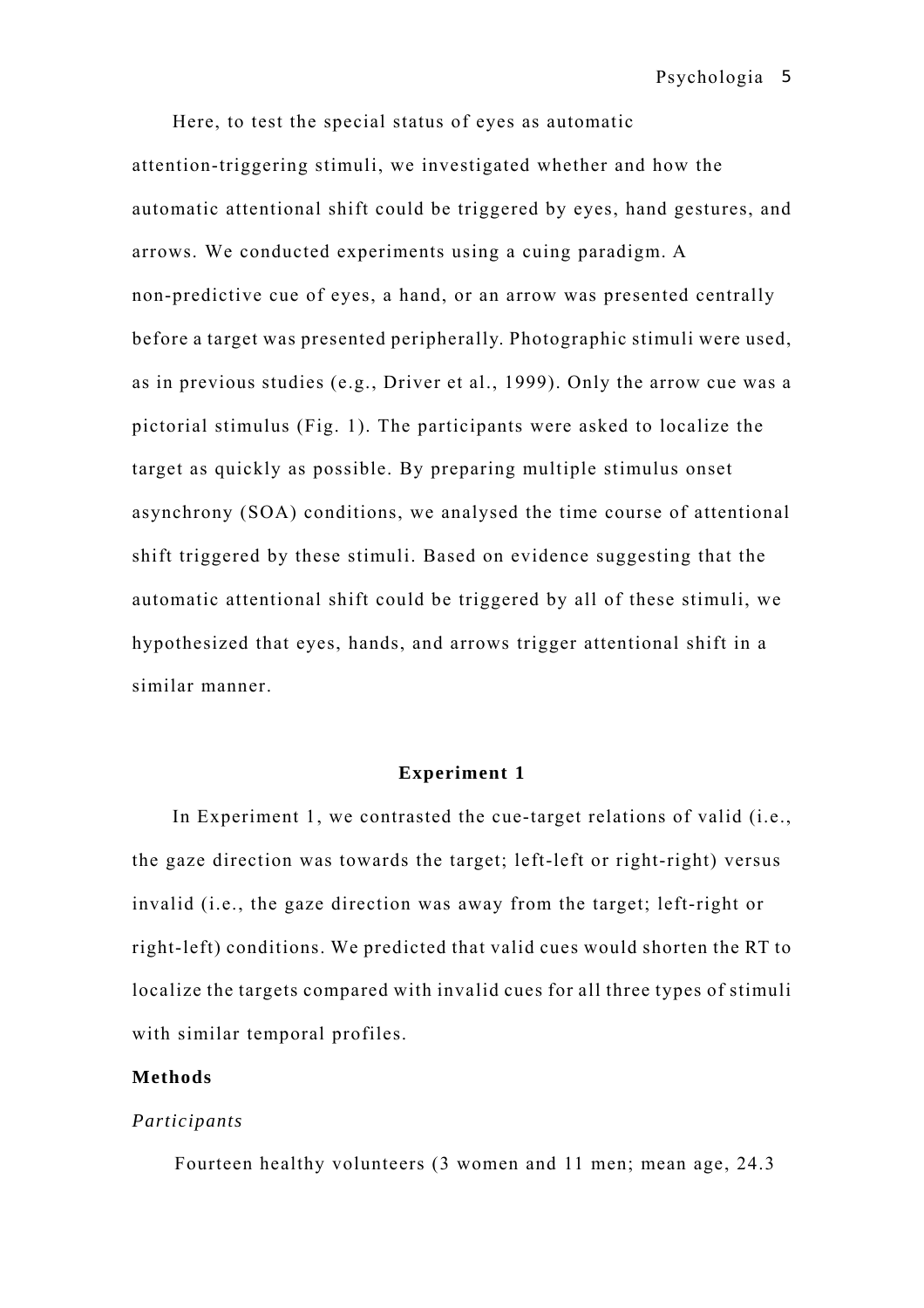years) participated in the experiment. All participants were right-handed and had normal or corrected-to-normal visual acuity. Informed consent was obtained from all participants in written form after the experimental procedures had been fully explained.

### *Experimental design*

The experiment was constructed as a within-subject three-factorial design, with stimulus type (eyes/hand/arrow), cue-target validity (valid/invalid), and SOA (100/300/1000 ms) as factors.

# *Apparatus*

The events were controlled by SuperLab Pro 2.0 (Cedrus) implemented on a Windows computer (MA55J, NEC). The stimuli were presented on a 19-inch flat-type CRT monitor (UltraScan P991, Dell) with a refresh rate of 100 Hz and a resolution of  $1024 \times 768$  pixels. The participants' responses were recorded using a response box (RB-400, Cedrus).

# *Stimuli*

The cues directing either to the left or right were indicated by eyes, a hand, or an arrow (Fig. 1). For eye cues, a gray-scale photograph of a full-face neutral expression of a man was prepared. To change the eye direction of the stimulus to a person looking left, the positions of his pupils were horizontally shifted using Photoshop 6.0 (Adobe). The mirror image of this photo was created as the cue indicating right. For hand cues, a gray-scale photograph of a hand indicating to left was prepared. The mirror image of the photo was used as the cue indicating right. The arrow cues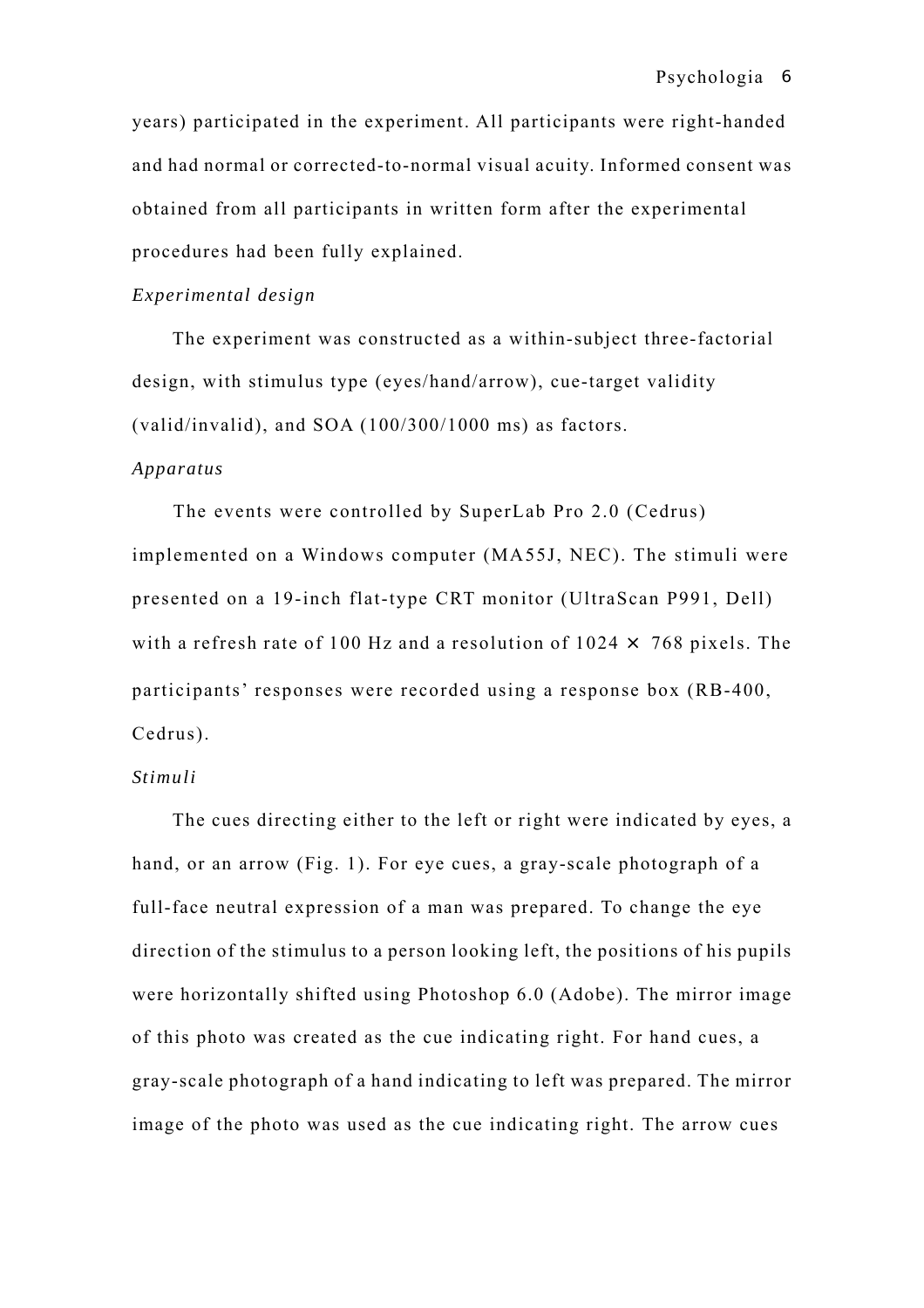consisted of a horizontal line subtending 6.0° horizontally and two oblique lines, which tilted 45° from the horizontal line and subtended 3.5°. The width of the line was 0.5°. The mirror images of the arrow cue were used as the cues indicating left and right. All of these stimuli were depicted in a rectangle on a gray plane background, subtending  $10.2^{\circ}$  vertical  $\times$  13.1° horizontal. The mean luminance of all images was adjusted to be the same using MATLAB 6.0 (Mathworks). The target was an open circle subtending  $1.0^\circ$  vertically  $\times$  1.0° horizontally.

# *Procedure*

The experiments were conducted individually in a soundproof room. The participant was seated comfortably with her/his head supported by a chin-and-forehead rest, 0.57 m from the monitor.

The participants completed a total of 540 trials. A break was interposed after each of 180 trials. Trials were presented in pseudo-random order. At the beginning of the experiment, participants received 15 practice trials.

In each trial, a fixation point was presented centrally for 680 ms and a cue was then presented at the center of the screen for 100, 300, or 1000 ms. After the cue disappeared, a target was presented in either the left or right visual field (8.5° from the center) until a response was made.

As in previous studies (e.g., Friesen & Kingstone, 1998), participants were instructed to localize whether targets appeared on the left or right side of the monitor as quickly as possible. Participants were told that the stimuli preceding the targets were not predictive. The response for the left or right target was made by pressing the key on the response box using the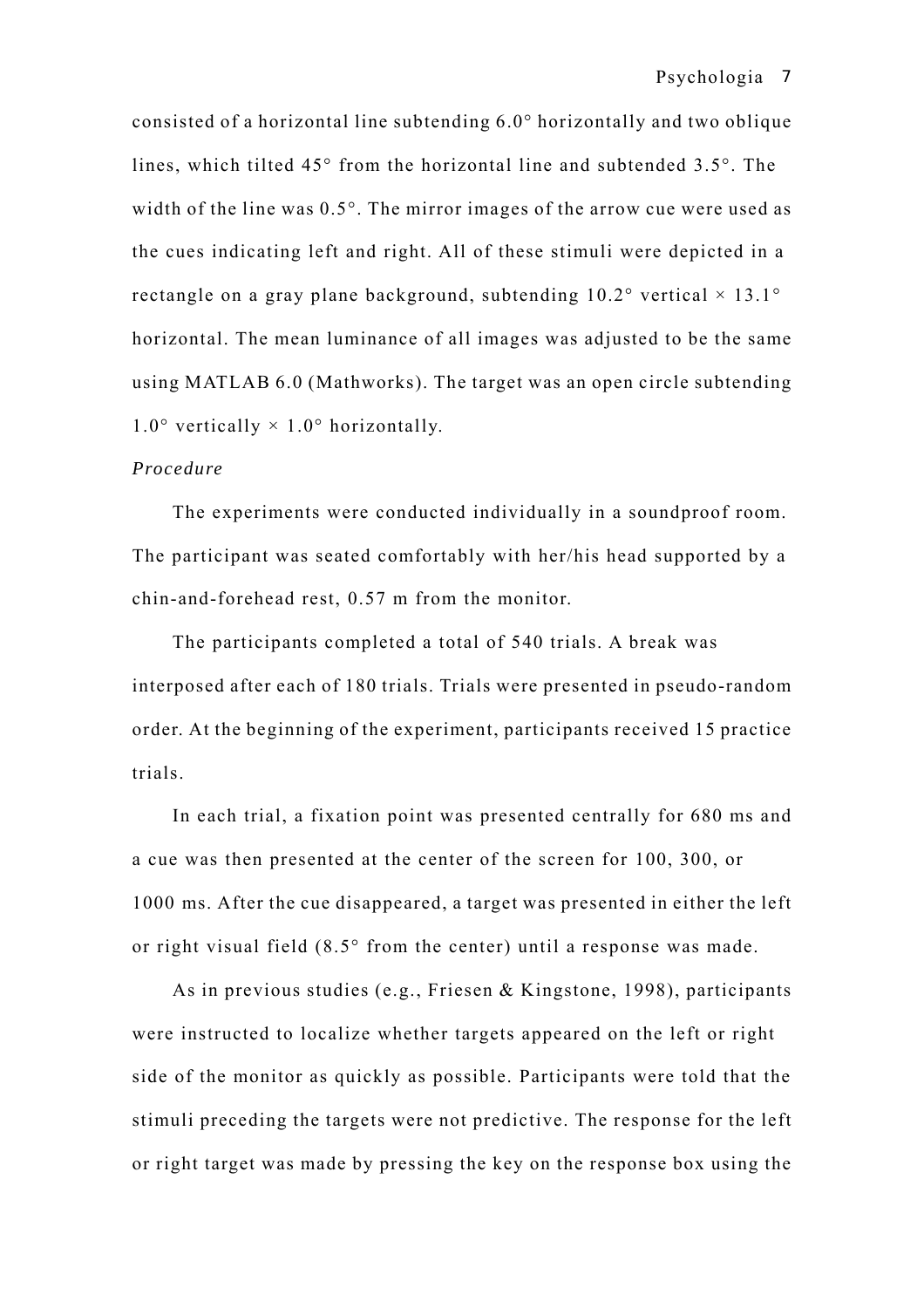left or right index fingers, respectively. The time from the target onset to the response was recorded as RT.

## *Data analysis*

The data were analyzed using SPSS 10.0J (SPSS Japan). Mean RT of correct responses was calculated for each condition, excluding measurements beyond the mean  $\pm 2$  *SD* as artifacts (< 3.5%). The RT was analyzed using a 3 (cue type)  $\times$  2 (cue-target validity)  $\times$  3 (SOA) repeated-measures ANOVA. As confirmation, separate ANOVAs were conducted to test simple main effects of cue-target validity. In cases in which the assumption of sphericity was not met ( $p < 1$ , Mauchley's sphericity test), the Greenhouse-Geisser adjusted degree of freedom was used.

To confirm that the RT data were not explained by a speed-accuracy trade-off phenomenon, the numbers of errors were also analyzed using repeated-measures ANOVA of the same design used in the RT analysis.

The results of statistical tests were deemed statistically significant at *p* < .05. Based on our preliminary analyses, the gender and age of the participants and the target position, which showed no significant effects on the results, were ignored in the analyses.

# **Results**

### *RT*

The results of RT are shown in Fig. 2. The 3 (cue type)  $\times$  2 (cue-target) validity)  $\times$  3 (SOA) repeated-measures ANOVA for the RT revealed significant main effect of cue-target validity, which indicated that RTs were shorter for valid than for invalid cues,  $F(1,13) = 29.77$ ,  $p < .001$ ,  $\eta_p^2$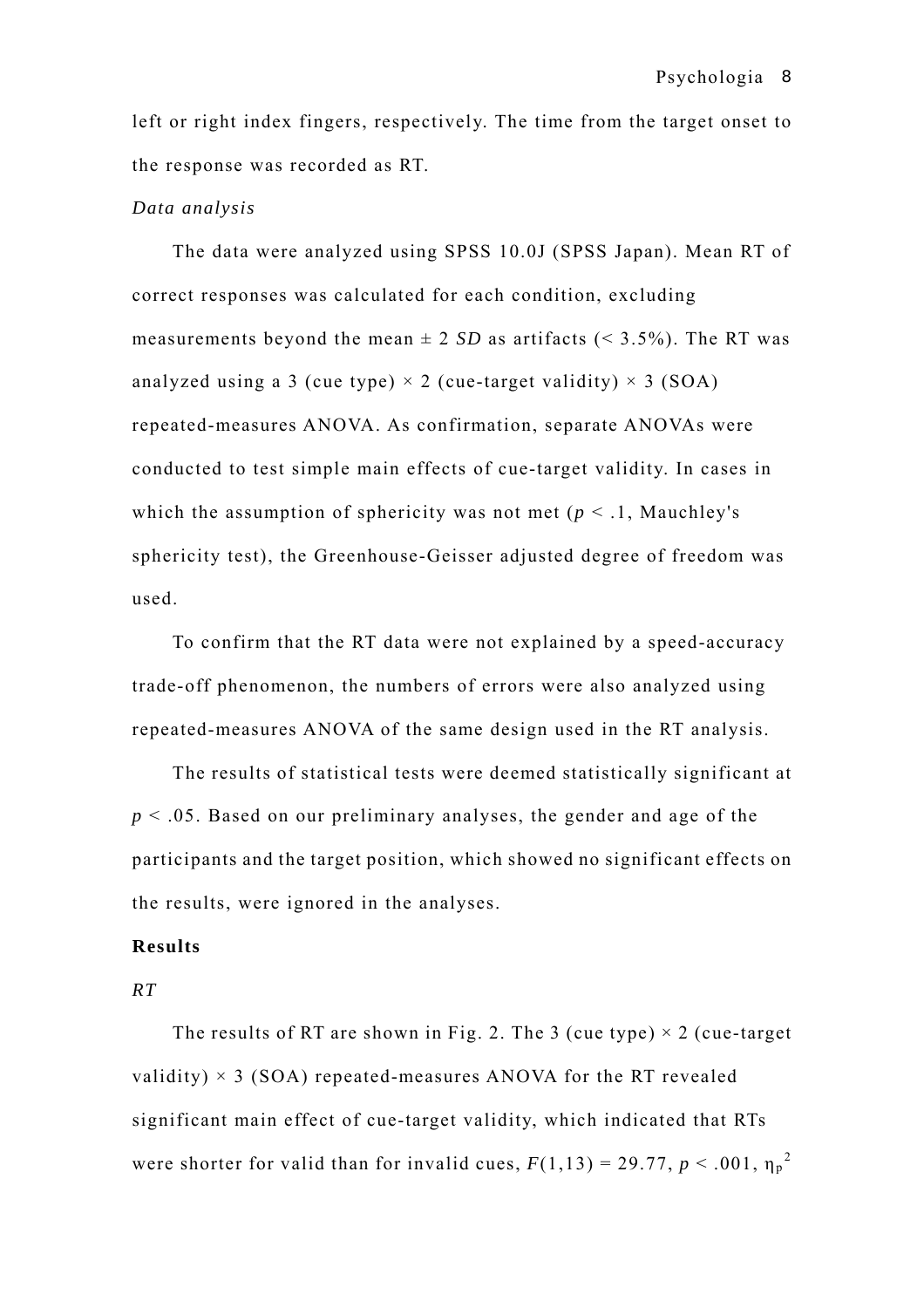$= .660$ . The main effect of SOA was also significant,  $F(2,26) = 10.51$ , *p*  $<$  0.01,  $\eta_p^2$  = 0.369. There was no other significant main effect or interaction, *p*s > .1. Separate ANOVAs confirmed that simple main effects of cue-target validity were significant for all cue type conditions,  $Fs(1,13) = 13.63$ , 31.07, and 9.62,  $ps < .005, .001,$  and  $.01, \eta_p^2 = .532, .721,$  and .445 for eyes, hand, and arrow, respectively.

# *Error*

The mean  $(\pm SD)$  percentage of total errors was  $0.98 (\pm 0.99)$ %. For the number of errors, the ANOVA revealed no significant main effects or interactions,  $ps > 0.1$ . These results suggest that the RT-accuracy trade-off does not explain the RT results.

# **Discussion**

The eyes, a hand, and an arrow induced automatic attentional shift. The common pattern of time courses indicate that all of the cue types consistently induced rapid and sustained attentional shift. The results for eyes and arrows are consistent with those of previous studies using eyes (e.g., Driver et al., 1999) and arrows (e.g., Hommel et al., 2001). The result for hands is the first evidence, but an automatic process for hand-pointing gestures agrees with the results of a previous study that used a different paradigm (Langton & Bruce, 2000). These results support our hypothesis that eyes, hands, and arrows can trigger a similar pattern of attentional shift.

## **Experiment 2**

In the above experiment, we contrasted valid versus invalid cue-target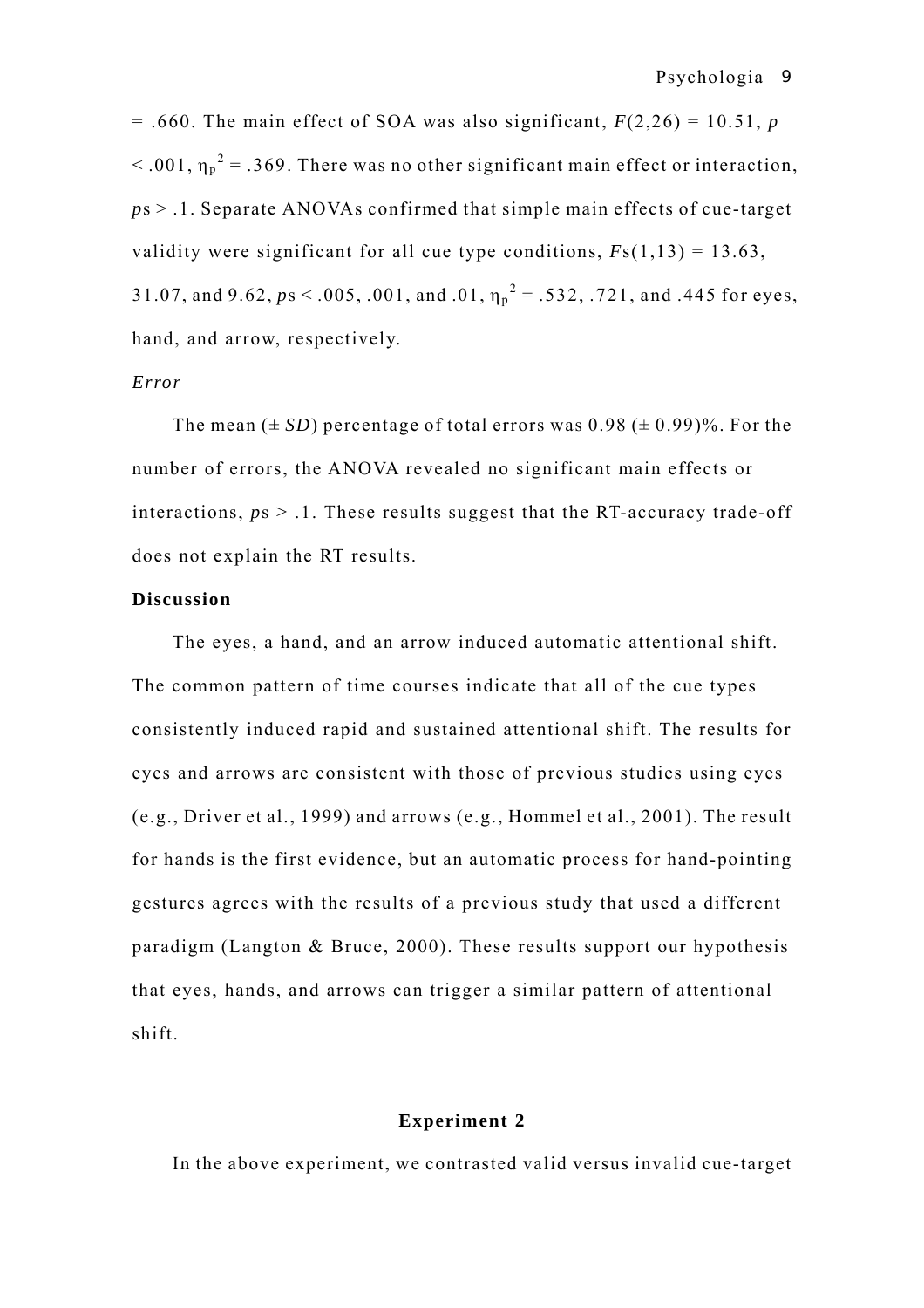relations to simplify the experimental design. Because of this design, it remained unclear whether the effect was a facilitating effect of valid cues, an interfering effect of invalid cues, or both. To evaluate these possibilities, we introduced a neutral condition in the cue-target validity factor (Fig. 3). Because there was no systematic difference in the temporal profiles of RT among stimulus types in Experiment 1, only 300 ms SOA was used. Based on previous findings of both facilitative and inhibitory effects using gaze cues (e.g., Hietanen, 1999) and the results of Experiment 1, which indicated similar patterns across stimulus types, we predicted that valid and invalid cues would shorten and lengthen the RT, respectively, compared to neutral cues, similarly for eyes, hands, and arrows.

# **Methods**

## *Participants*

Ten healthy volunteers (all men; mean age, 22.3 years) participated in this experiment. All participants were right-handed and had normal or corrected-to-normal visual acuity. Informed consent was obtained from all participants in written form after the experimental procedures had been fully explained.

# *Experimental design*

The experiment was constructed as a within-subject two-factorial design, with stimulus type (eyes/hand/arrow), cue-target validity (valid/neutral/invalid) as factors.

### *Apparatus*

The apparatus were identical to those used in Experiment 1.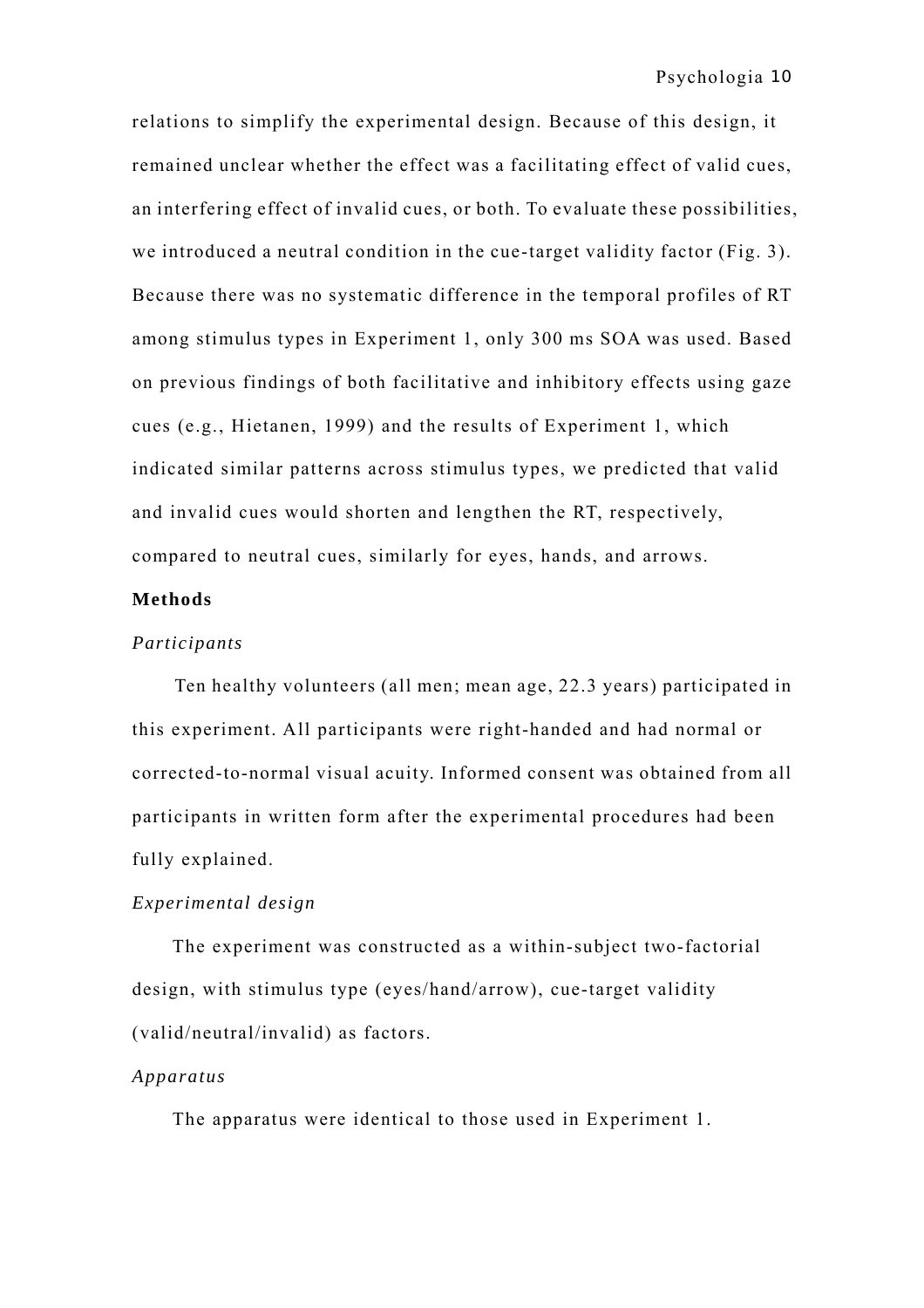### *Stimuli*

In addition to the stimuli used in Experiment 1, we prepared cues that were neutral for direction (Fig. 3). For an eyes cue, a gray-scale photograph of a full-face neutral face of the stimulus person gazing straight ahead was prepared. For a hand cue, a gray-scale photograph of a fist was prepared. For an arrow cue, a lozenge was constructed using the same horizontal and oblique lines used in Experiment 1. As in Experiment 1, the stimuli were depicted in rectangle on a gray plane background subtending  $10.2^{\circ}$  vertical  $\times$  13.1 $^{\circ}$  horizontal, and their mean luminance was adjusted to be identical. As in Experiment 1, the target was an open circle subtending  $1.0^{\circ}$  vertically  $\times 1.0^{\circ}$  horizontally.

### *Procedure*

The procedure was identical with that in Experiment 1 except for three alterations. First, only the SOA of 300 ms was used. Second, the neutral cue direction was added. Third, the number of trials was changed. The participants completed a total of 270 trials, with a break after 135 trials. Trials were presented in pseudo-random order.

# *Data analysis*

The data analysis was the same as that used in Experiment 1, except for two changes. First, a 3 (cue type)  $\times$  3 (cue-target validity) repeated-measures ANOVA was conducted. Second, for significant effects of cue-target validity, follow-up multiple comparisons were conducted with Bonferroni's correction. As in Experiment 1, preliminary analyses showed no significant effects of the age of participants and the target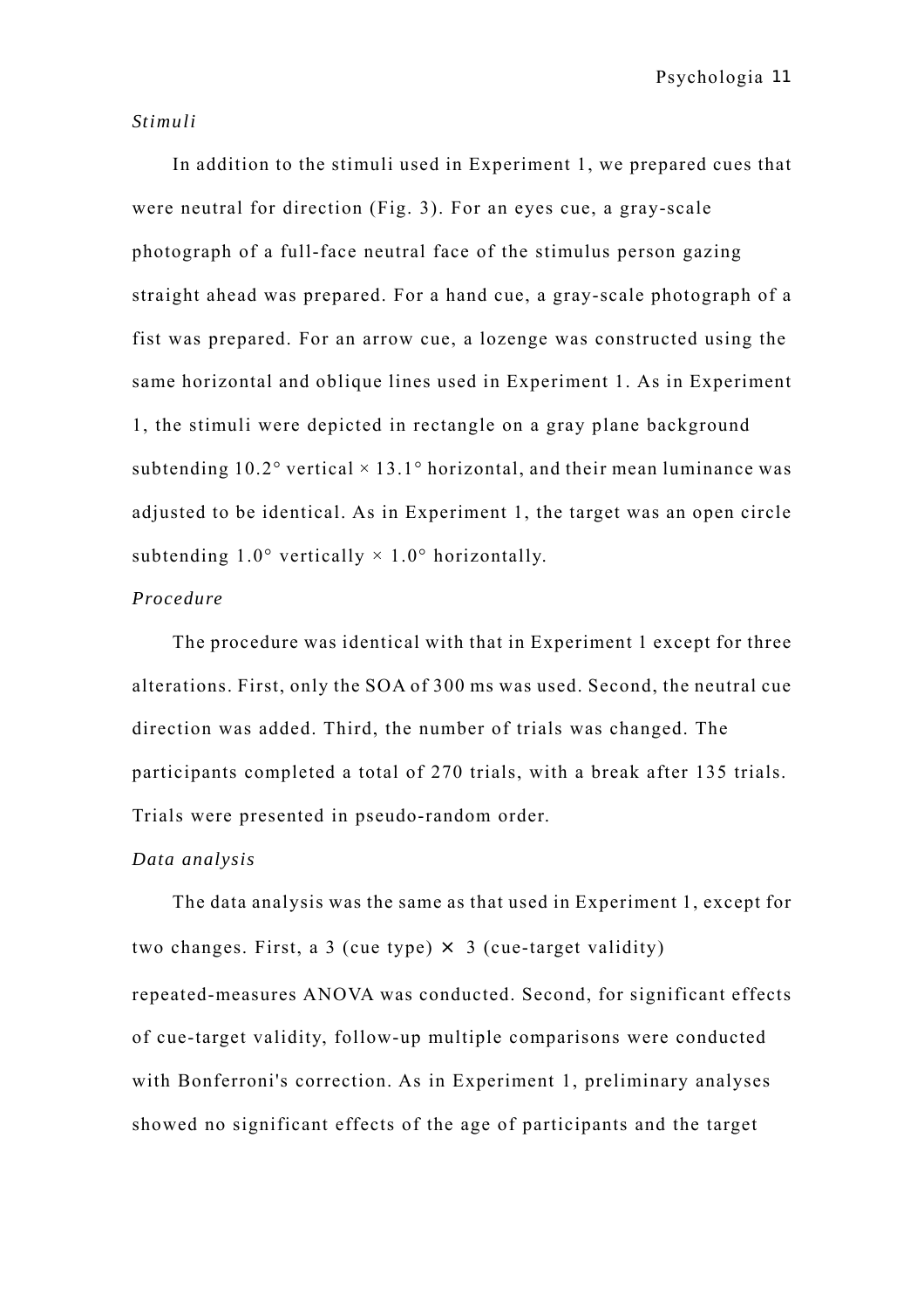position, and hence these factors were disregarded in the following analyses.

# **Results**

*RT* 

The results of RT are shown in Fig. 4. The 3 (cue type)  $\times$  3 (cue-target validity) repeated-measures ANOVA for the RT only revealed significant main effect of cue-target validity,  $F(2,18) = 24.38$ ,  $p < .05$ ,  $\eta_p^2 = .735$ . There were no other significant main effect or interaction,  $ps > 0.1$ . Follow-up multiple comparisons for the main effect of cue-target validity indicated that the RT for the valid condition was shorter than that for either neutral or invalid conditions, and the RT for the neutral condition was shorter than that for the invalid condition,  $t s(9) = 5.68$  and 3.90,  $ps < .001$ and .005, *d*s = .903 and .688 for valid vs neutral and invalid vs neutral conditions, respectively. Separate ANOVAs confirmed that simple main effects of cue-target validity were significant for all cue type conditions,  $F(s(2,18) = 16.24, 13.72,$  and 17.33, all  $ps < .001, \eta_p^2 = .643, .604,$  and .658 for eyes, hand, and arrow, respectively.

# *Error*

The mean  $(\pm SD)$  percentage of total errors was  $0.85 (\pm 0.91)$ %. For the number of errors, the ANOVA revealed no significant main effects or interactions,  $ps > 0.1$ . These results suggest that the RT-accuracy trade-off does not explain the RT results.

### **Discussion**

Our results revealed that valid and invalid cues facilitated and interfered target detections, respectively, than did neutral cues for eyes,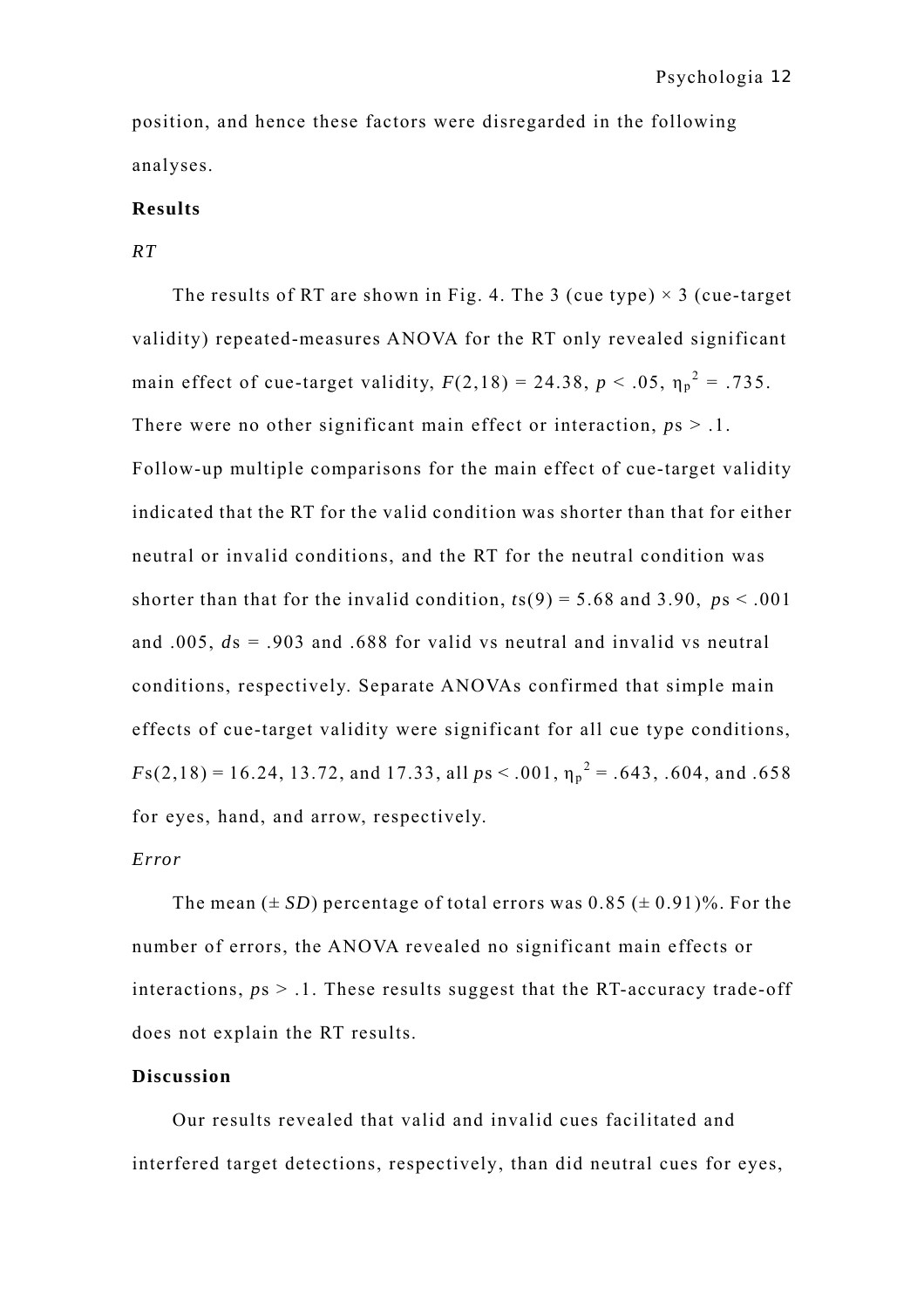hands, and arrows. These results are consistent with those of previous studies (e.g., Hietanen, 1999; Hommel et al., 2001), and support our hypothesis that eyes, hands, and arrows could automatically trigger a similar pattern of attentional shift.

# **General discussion**

Our results consistently showed that the eyes, a hand, and an arrow automatically induced attentional shift in a similar pattern. These results suggest that a common psychological mechanism is involved in the automatic attentional shift by gaze, gestures, and symbols. These results are consistent with human developmental studies that indicate that infants follow the direction of attention of adults, which were indicated by eyes or hand-pointing gestures (Csibra, 2003). An animal study also indicated that chimpanzees showed automatic attentional shifting while viewing arrows (Itakura, 2001). These developmental and comparative data suggest that a shared psychological mechanism in human beings for the automatic attentional shift in response to gaze, gestures, and some kinds of symbols may have developed through the evolutionary process.

We speculate that the neural substrate of the present common attentional shift may include the posterior superior temporal sulcus (STS). Some previous neuroimaging studies described the involvement of the posterior STS in the processing of eye gaze (e.g., Hoffman & Haxby, 2000) and hand gestures (e.g., Grezes, Costes, & Decety, 1999). Furthermore, a meta-analysis of neuroimaging data showed shared cortical regions, including the posterior STS and its adjacent region, for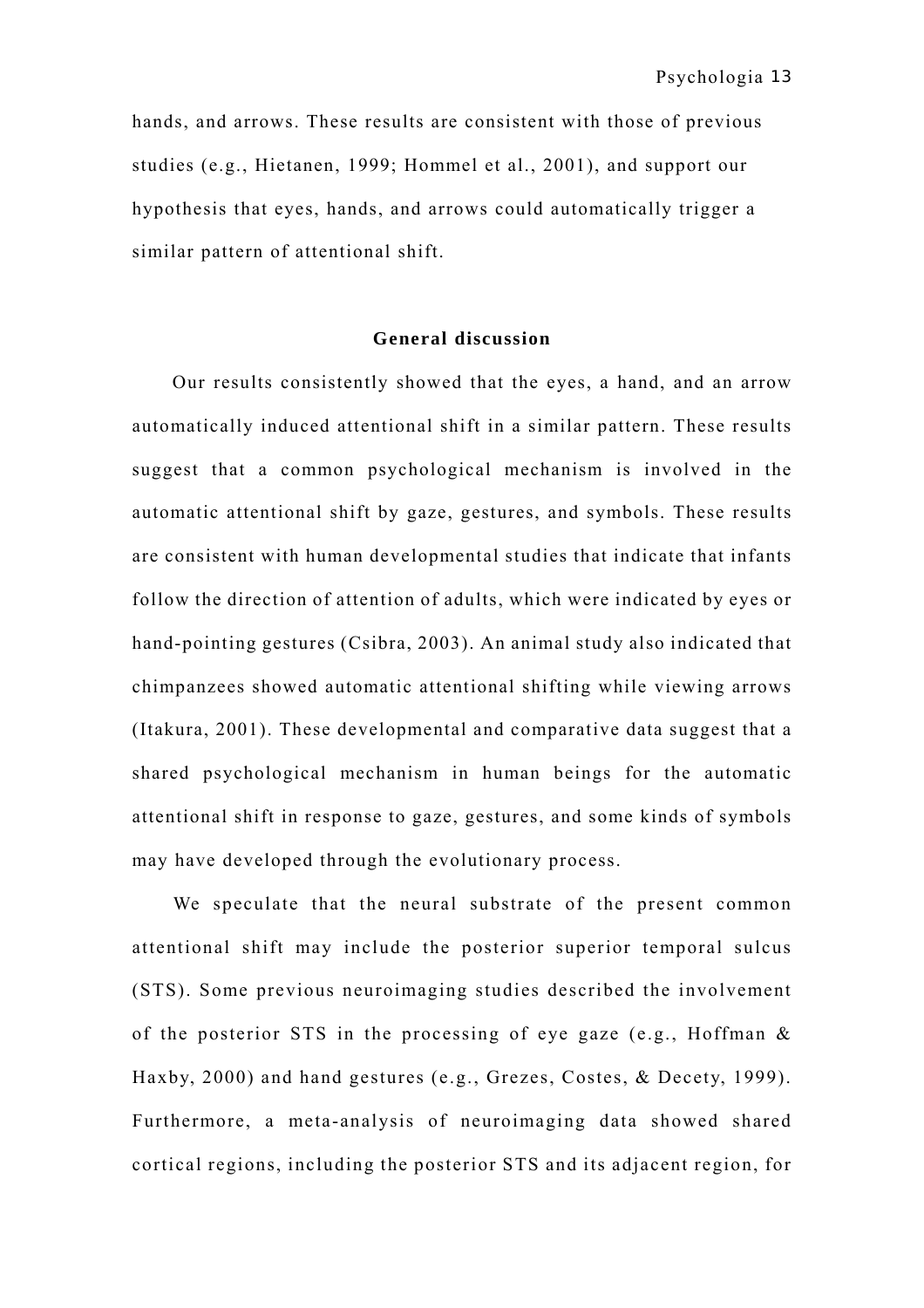covert shifts of attention and gaze perception (Grosbras, Laird, & Paus, 2005). These data suggest that a common neural mechanism, which includes the posterior STS, may implement the automatic attentional shift triggered by gaze, gestures, and symbols.

We should point out that some previous studies have reported conflicting results regarding attentional orienting in response to gaze and symbolic cues. For example, Friesen et al. (2004) did not find automatic attention orienting for the viewing of arrow cues. The differences may be partially explained by top-down modulation of stimulus-driven automatic attentional shift. A previous study used ambiguous cues that could be perceived either as representing eyes or cars in a cueing-paradigm (Ristic & Kingstone, 2005). Although the stimuli elicited automatic attentional shifts when they were referred to as eyes, they did not do so when referred to as cars. These data suggest that the automatic attention orienting process could be modulated by top-down cognitive strategies. In future research, it would be interesting to manipulate the cognitive strategies of participants while viewing gaze, gestures, and symbols.

Promising directions for future studies include the investigation of the coordination among automatic attentional shifts triggered by gaze, gestures, and symbols. For example, in everyday life, we combine gaze and hand-pointing gestures for having others attend to given locations. Previous studies showed that hand pointing and gaze were directed to the same targets (Gielen, van den Heuvel, & van Gisbergen, 1984), and hand-pointing gestures occurred briefly after gaze movements (Prablanc, Echaller, Komilis, & Jeannerod, 1979). It may be possible that hand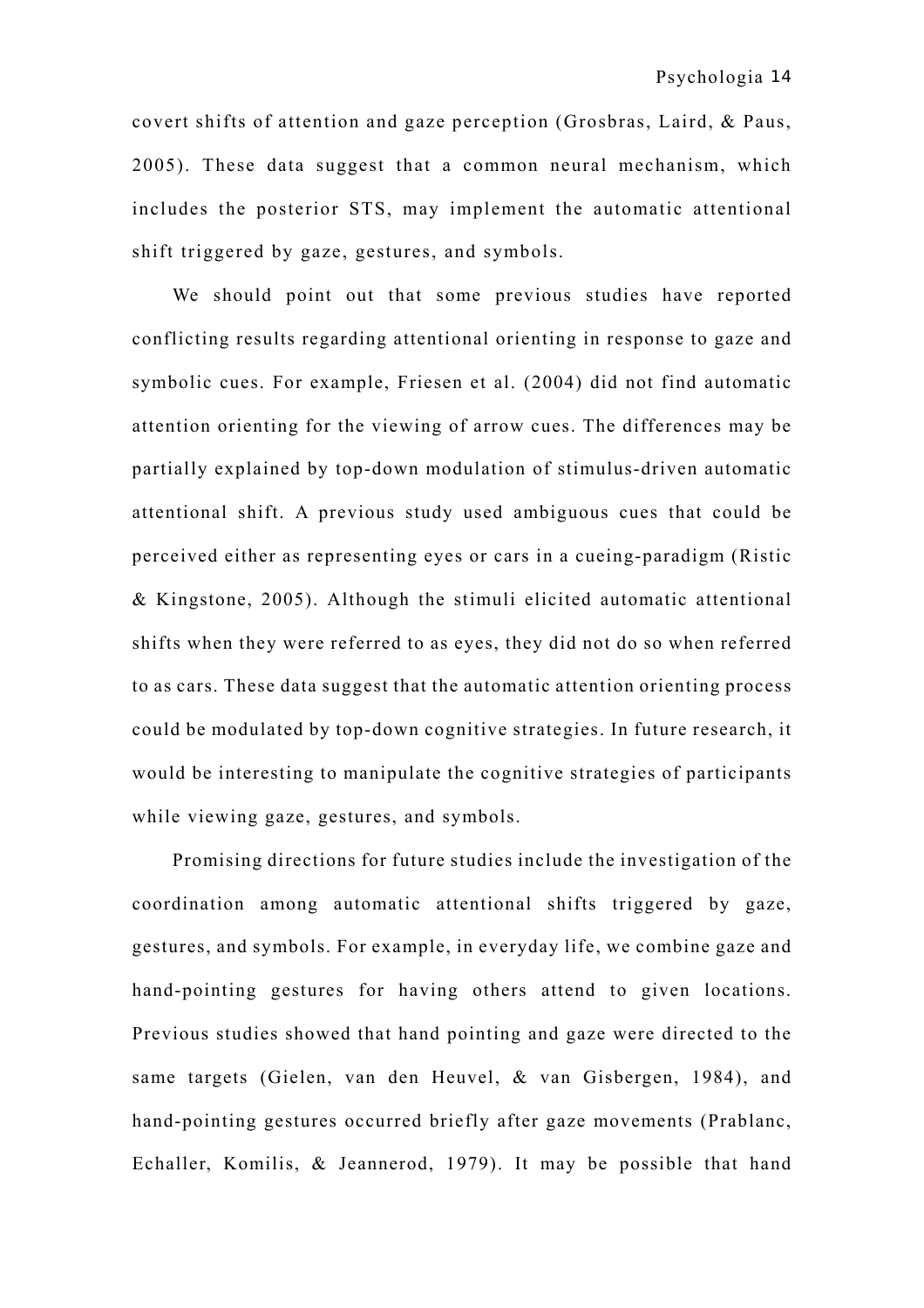pointing gestures augment automatic attentional shifts triggered by gaze.

In summary, our results indicated that non-predictive cues, which were expressed by eyes, hands, or arrows, had similar effects on the RT in localizing the targets. The results suggest a common psychological mechanism for the automatic attentional shift triggered by gaze, gestures, and symbols.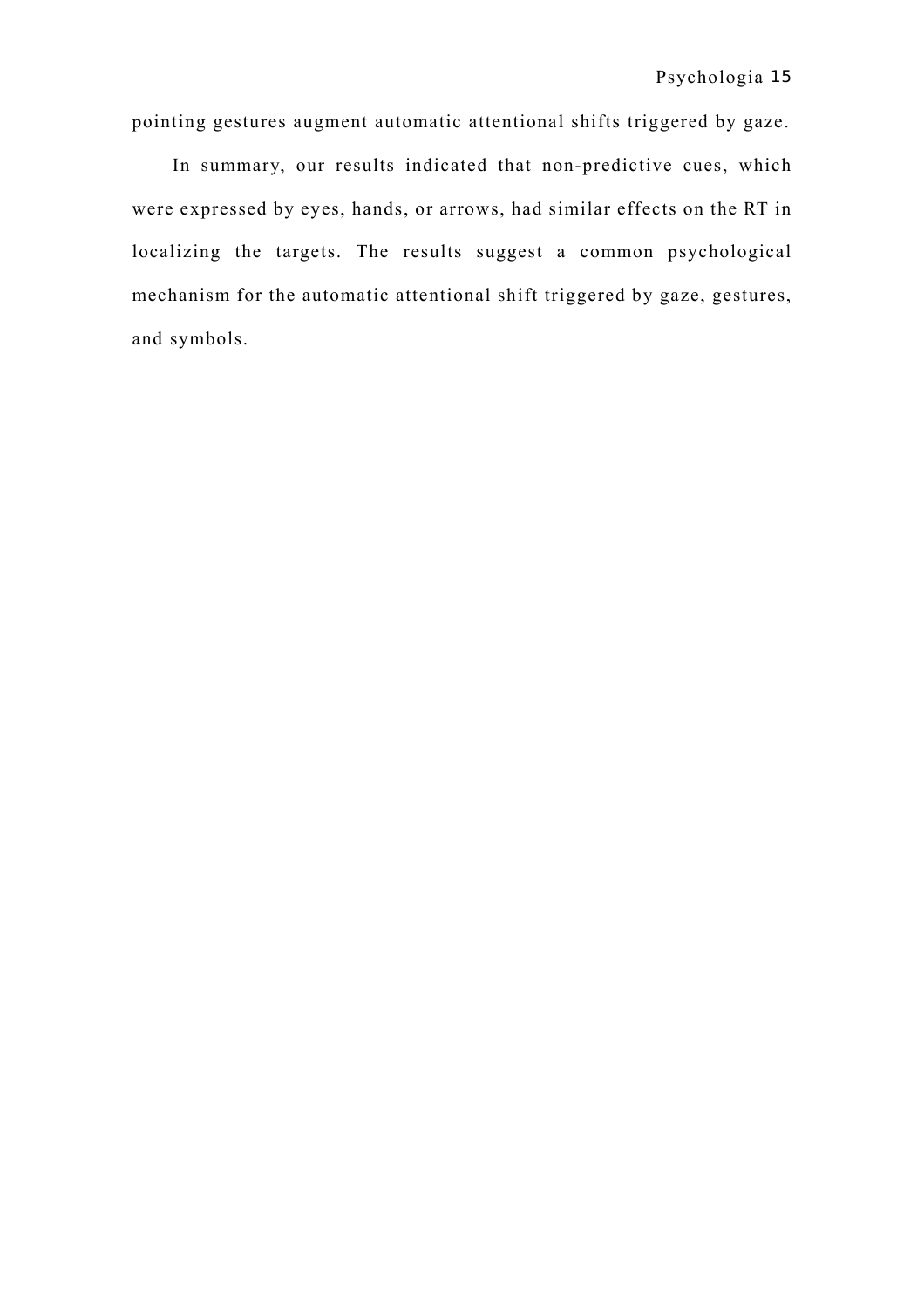#### **Author note**

Wataru Sato, Department of Comparative Study of Cognitive Development (funded by Benesse Corporation), Primate Research Institute, Kyoto University. Takanori Kochiyama, Brain Activity Imaging Center, Advanced Telecommunications Research Institute International. Shota Uono and Sakiko Yoshikawa, Department of Cognitive Psychology in Education, Kyoto University. Sakiko Yoshikawa, Kokoro Research Center, Kyoto University.

We thank Dr. A. Nakamura for technical support, and Professors M. Matsumura and A. Miyake for helpful advice. This study was supported by Special Coordination Funds for promoting Science and Technology from The Science and Technology Agency of the Japanese Government.

Correspondence should be directed to Wataru Sato, Department of Comparative Study of Cognitive Development (funded by Benesse Corporation), Primate Research Institute, Kyoto University, Kanrin, Inuyama, Aichi 484-8506, Japan (E-mail: [sato@pri.kyoto-u.ac.jp](mailto:sato@pri.kyoto-u.ac.jp)).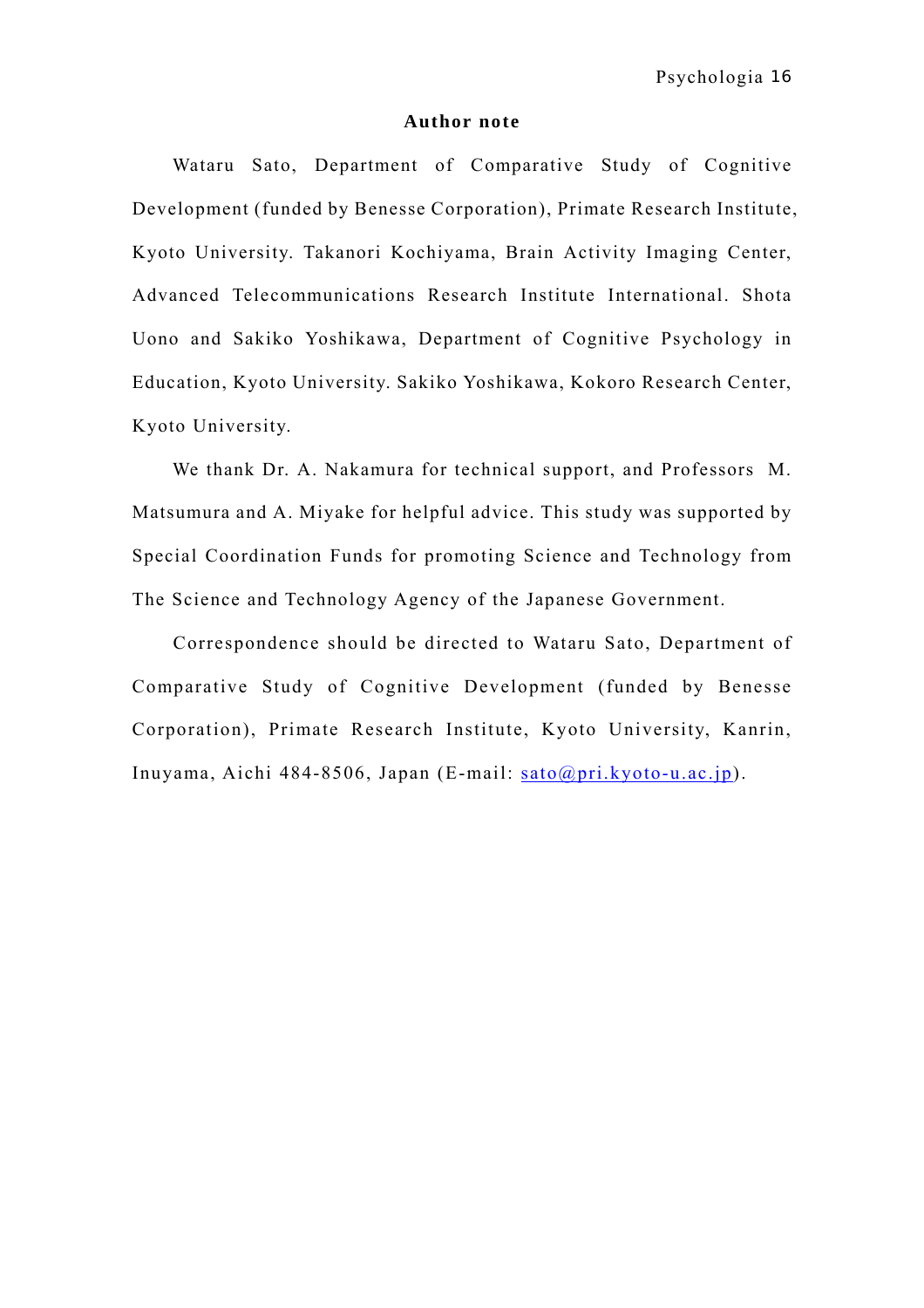#### **References**

- Csibra, G. (2003). Teleological and referential understanding of action in infancy. *Philosophical Transactions of the Royal Society of London Series B: Biological Sciences, 358,* 447-458.
- Driver, J., Davis, G., Ricciardelli, P., Kidd, P., Maxwell, E., & Baron-Cohen, S. (1999). Gaze perception triggers reflexive visuospatial orienting. *Visual Cognition, 6,* 509-540.
- Emery, N. J., Lorincz, E. N., Perrett, D. I., & Oram, M. W. (1997). Gaze following and joint attention in rhesus monkeys (Macaca mulatta). *Journal of Comparative Psychology, 111,* 286-293.
- Friesen, C. K., & Kingstone, A. (1998). The eyes have it! Reflexive orienting is triggered by nonpredictive gaze. *Psychonomic Bulletin and Review, 5,* 490-495.
- Friesen, C. K., Ristic, J., & Kingstone, A. (2004). Attentional effects of counterpredictive gaze and arrow cues. *Journal of Experimental Psychology: Human Perception and Performance, 30,* 319-329.
- Frischen, A., Bayliss, A. P., & Tipper, S. P. (2007). Gaze cueing of attention: Visual attention, social cognition, and individual differences. *Psychological Bulletin, 133,* 694-724.
- Gielen, C. C., van den Heuvel, P. J., & van den Gisbergen, J. A. (1984). Coordination of fast eye and arm movements in a tracking study. *Experimental Brain Research, 56,* 154-161.
- Grezes, J., Costes, N., & Decety, J. (1999). The effects of learning and intention on the neural network involved in the perception of meaningless actions. *Brain, 122,* 1875-1887.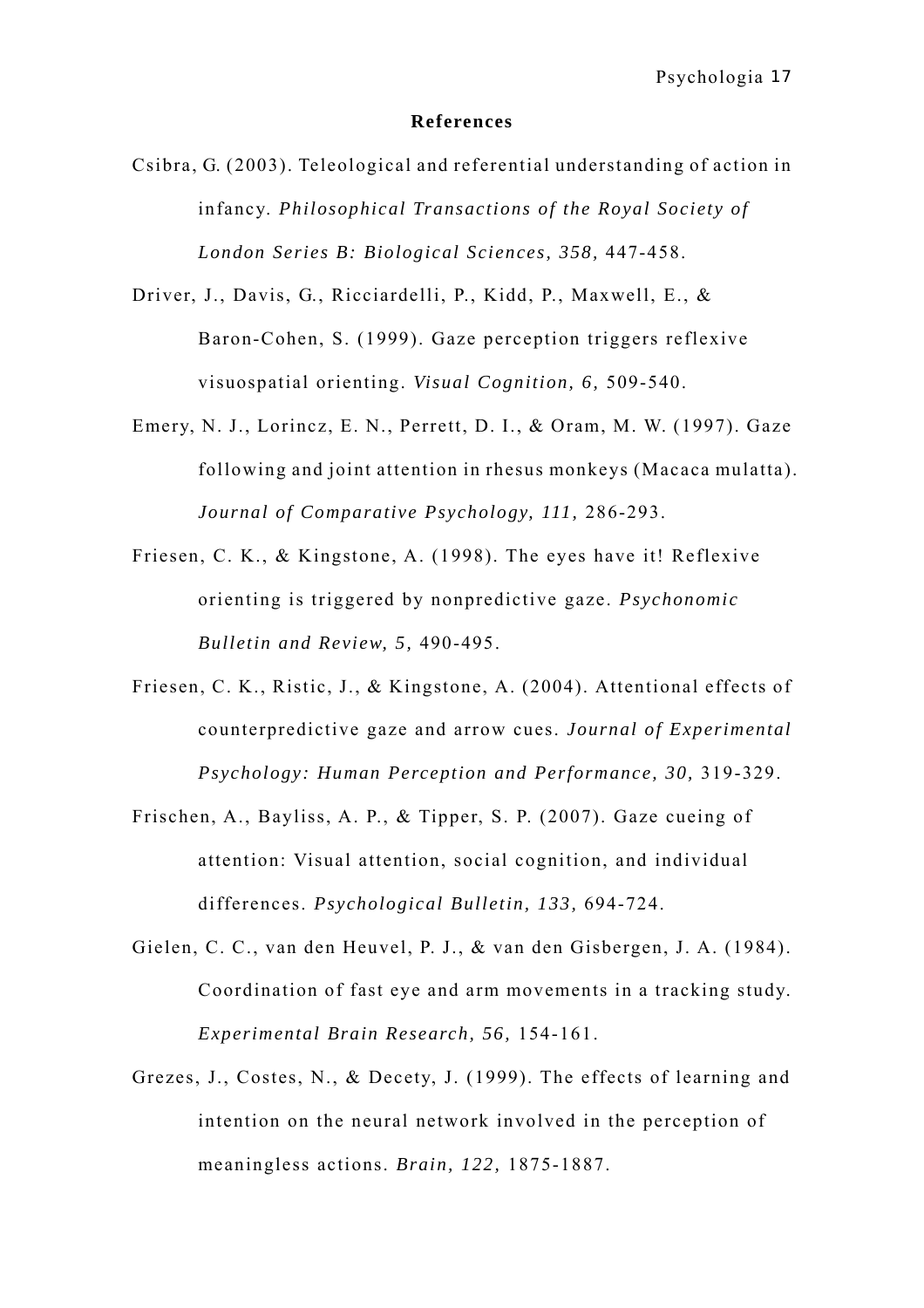- Grosbras, M. H., Laird, A. R., & Paus, T. (2005). Cortical regions involved in eye movements, shifts of attention, and gaze perception. *Human Brain Mapping, 25,* 140-154.
- Hietanen, J. K. (1999). Does your gaze direction and head orientation shift my visual attention? *Neuroreport, 10,* 3443-3447.
- Hoffman, E. A., & Haxby, J. V. (2000). Distinct representations of eye gaze and identity in the distributed human neural system for face perception. *Nature Neuroscience, 3,* 80-84.
- Hommel, B., Pratt, J., Colzato, L., & Godijn, R. (2001). Symbolic control of visual attention. *Psychological Science, 12,* 360-365.
- Itakura, S. (2001). Visual attention following: From exogenously to endogenously. In Brookfield Zoo (Ed.), *The apes: Challenges for the 21st Century* (pp. 372). Brookfield, Ill: Chicago Zoological Society.
- Langton, S. R. H., & Bruce, V. (2000). You must see the point: Automatic processing of cues to the direction of social attention. *Journal of Experimental Psychology: Human Perception and Performance, 26,* 747-757.
- Posner, M. I. (1980). Orienting of attention. *Quarterly Journal of Experimental Psychology, 32,* 3-25.
- Prablanc, C., Echallier, J. F., Komilis, E., & Jeannerod, M. (1979). Optimal response of eye and hand motor systems in pointing at a visual target. I. Spatiotemporal characteristics of eye and hand movements and their relationships when varying the amount of visual information. *Biological Cybernetics, 35,* 113-124.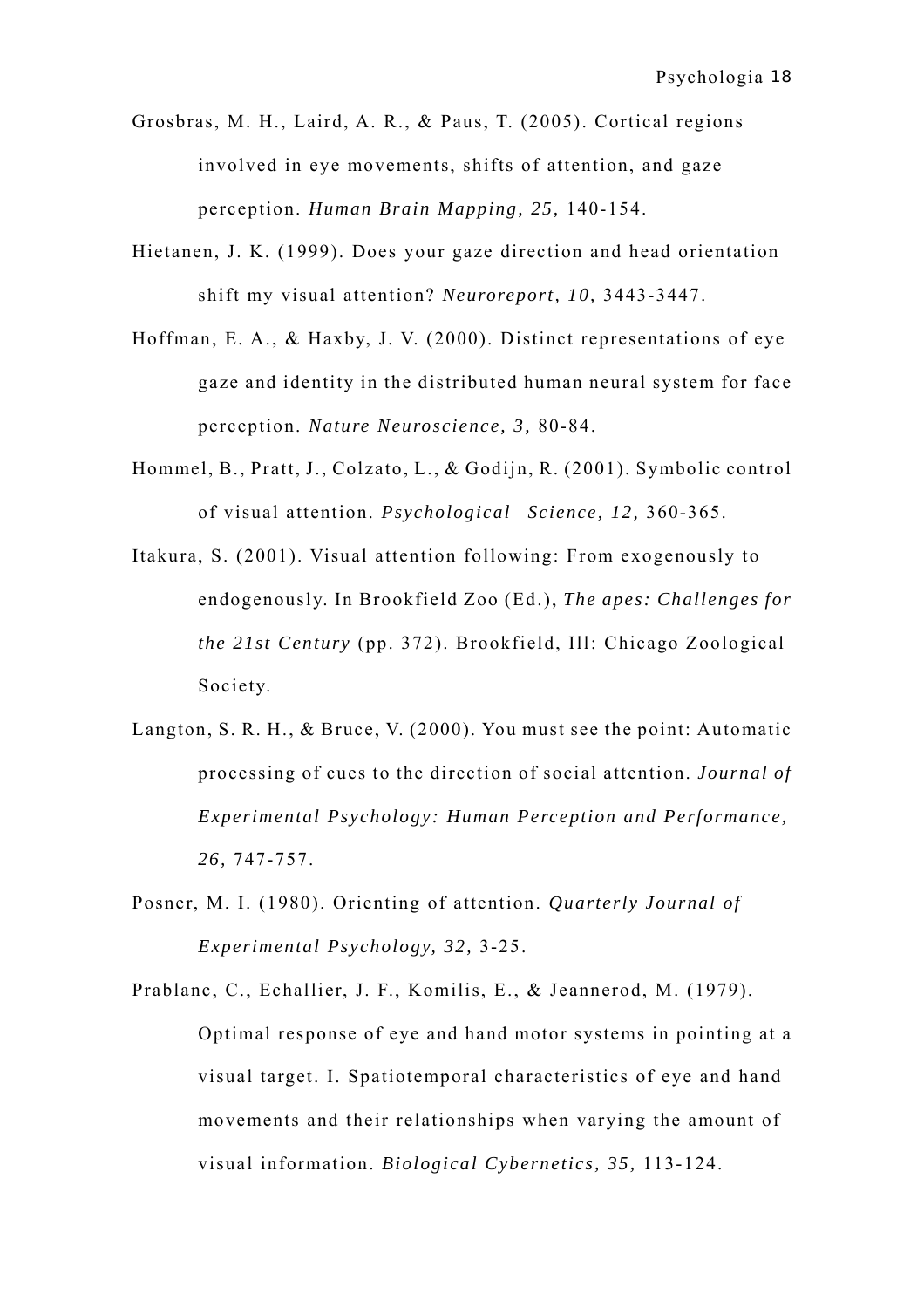- Ristic, J., Friesen, C. K., & Kingstone, A. (2002). Are eyes special? It depends on how you look at it. *Psychonomic Bulletin and Review, 9,* 507-513.
- Ristic, J., & Kingstone, A. (2005). Taking control of reflexive social attention. *Cognition, 94,* B55-B65.
- Sato, W., Okada, T., & Toichi, M. (2007). Attentional shift is triggered by gaze without awareness. *Experimental Brain Research, 183,* 87-94.
- Tipples, J. (2002). Eye gaze is not unique: automatic orienting in response to uninformative arrows. *Psychonomic Bulletin and Review, 9,* 314-318.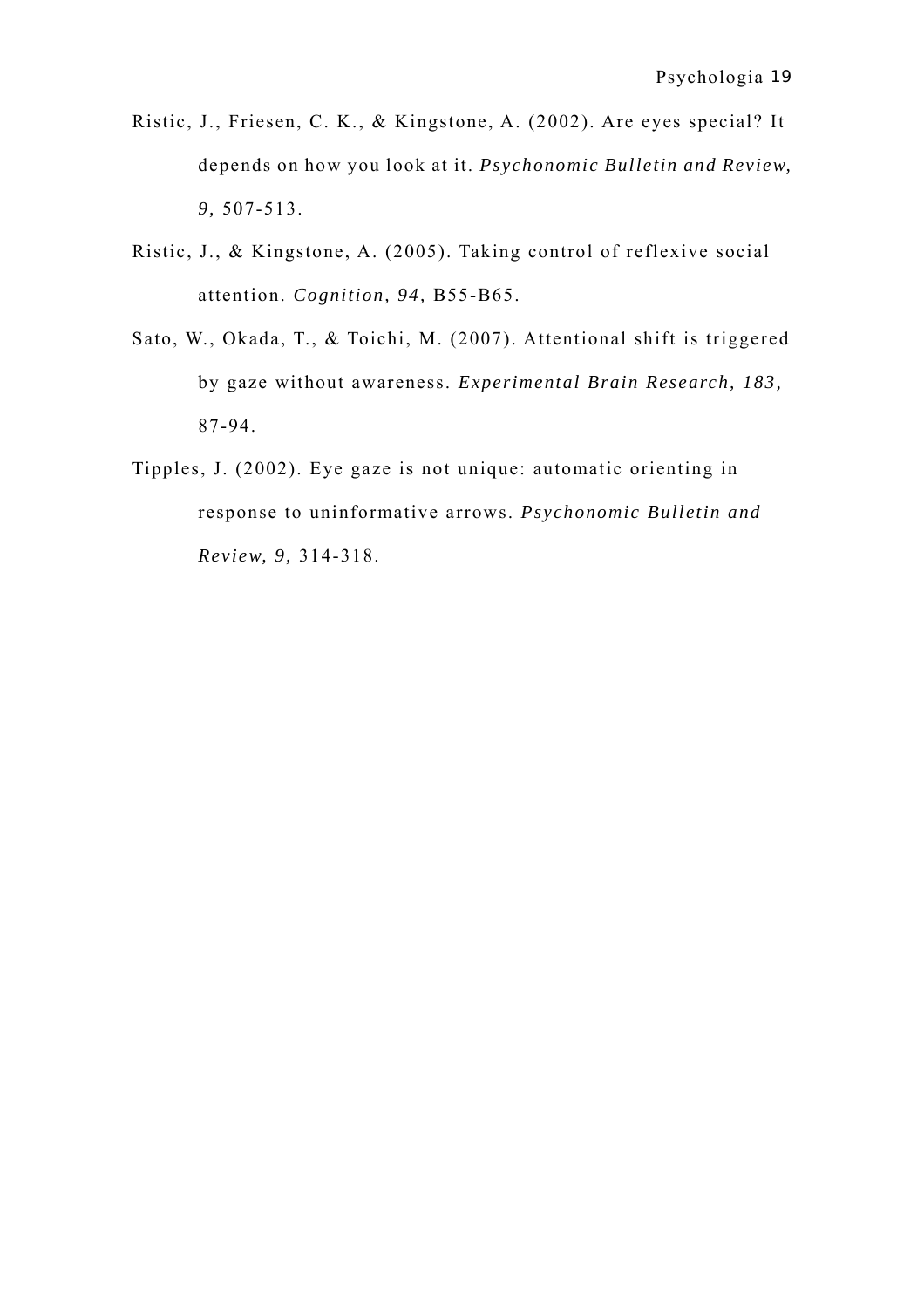

Figure 1. Examples of cues in Experiment 1.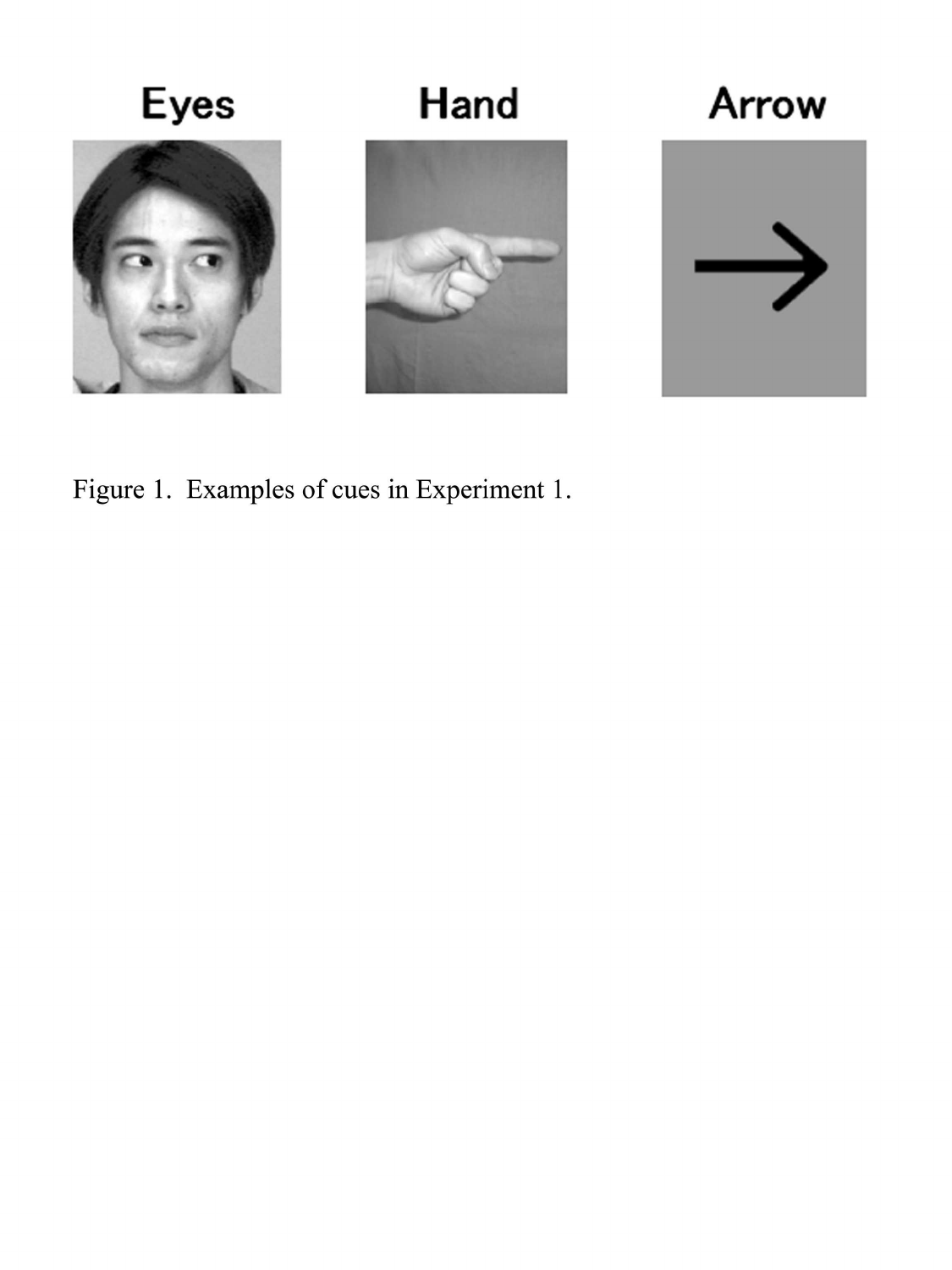

Figure 2. Mean (with SE) reaction time (RT) in Experiment 1.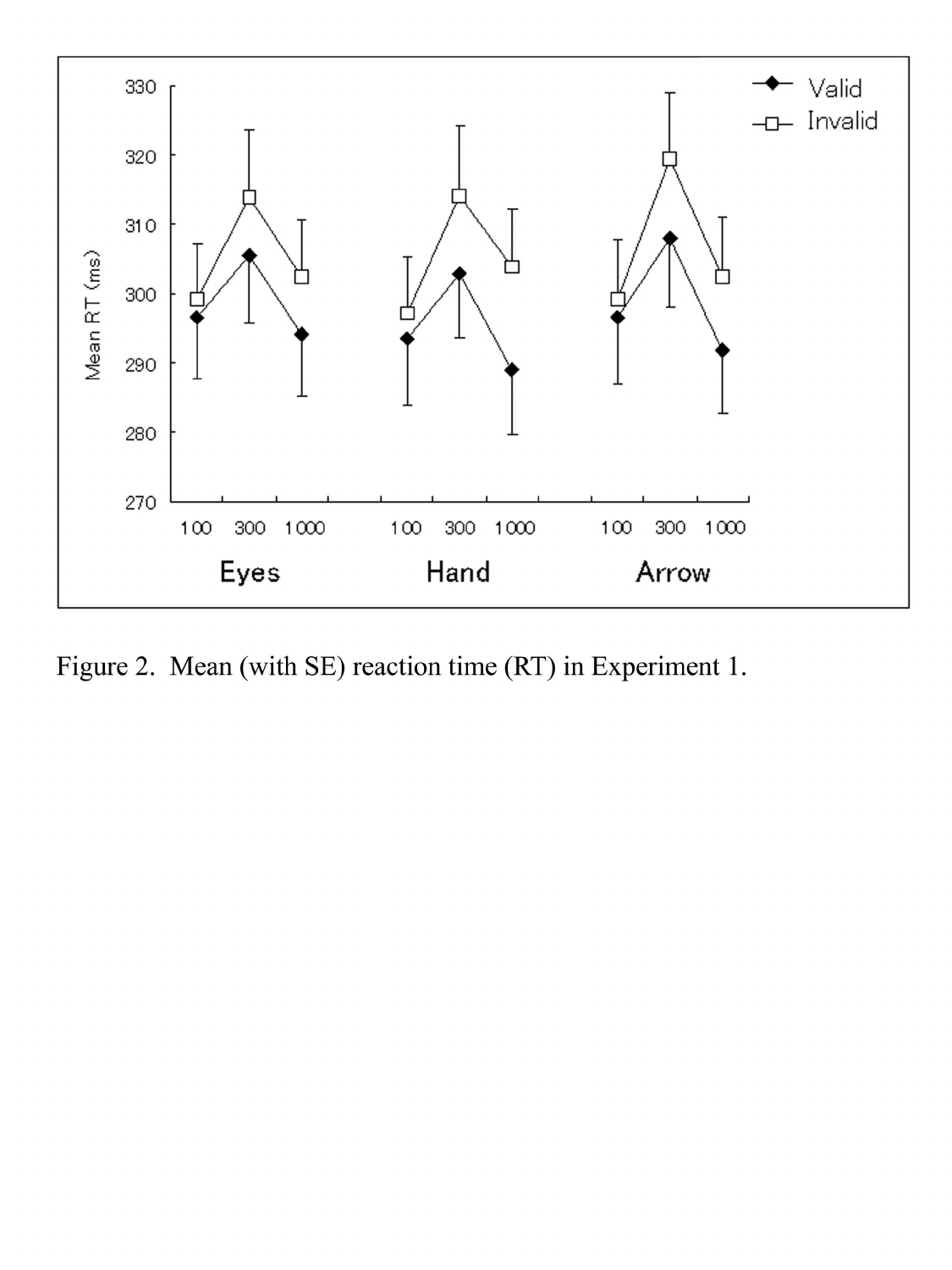

Figure 3. Examples of cues in Experiment 2.